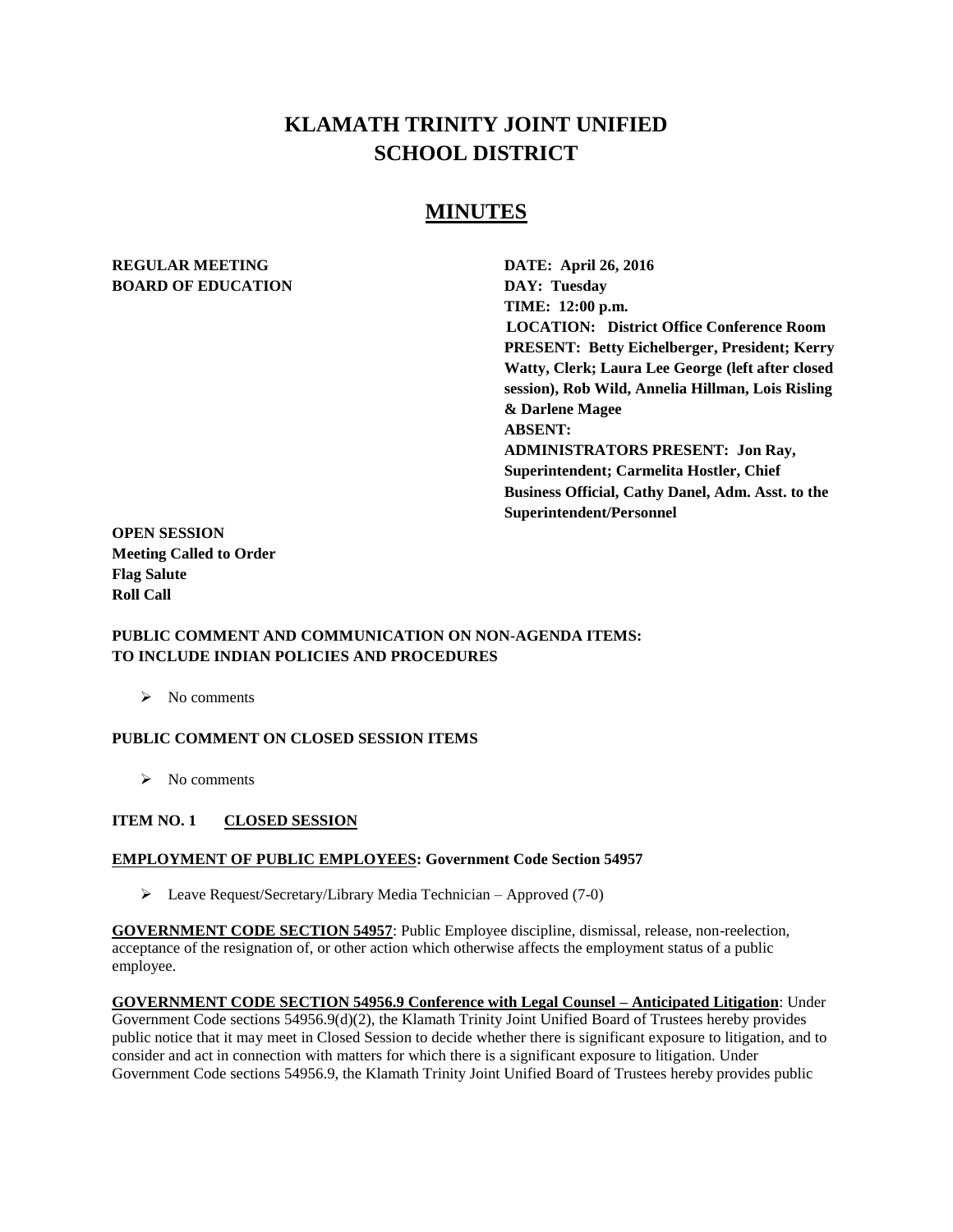MIN 4/26/16 Page 2

#### **2.2 OVERNIGHT FIELD TRIP**

MSC (Hillman/Magee) to approve the field trip to the Buckeye Gathering in Butte County on May  $1^\text{st}$ -6<sup>th</sup>.

(7-0)

#### **2.3 OVERNIGHT FIELD TRIP**

MSC (George/Watty) to approve Trinity Valley's eighth grade class trip to San Francisco on June  $7^{\text{th}}$ -10<sup>th</sup>.

(7-0)

#### **2.4 EMERGENCY PLAN-JACK NORTON ELEMENTARY SCHOOL**

MSC (Wild/Hillman) to approve the emergency plan for Jack Norton Elementary School. (7-0)

#### **2.5 ASBESTOS SCIENCE TECHNOLOGIES, INC PROPOSAL**

MSC (George/Hillman) to approve the proposal in the amount of \$91,370.00 for air monitoring/enforcement for mold, asbestos and lead for classrooms 1-4, staff room, speech room and bathrooms at Hoopa Elementary School. (7-0)

#### **2.6 ASBESTOS SCIENCE TECHNOLOGIES, INC PROPOSAL**

MSC (Watty/Wild) to approve the proposal in the amount of \$101,635.00 for air monitoring/enforcement for mold, asbestos and lead for the cafeteria, kitchen, admin interior at Hoopa Valley High School, Phase I. (7-0)

## **2.7 ASBESTOS SCIENCE TECHNOLOGIES, INC PROPOSAL**

MSC (Wild/Watty) to approve the proposal in the amount of \$103,865.00 for air monitoring/enforcement for mold, asbestos and lead for the cafeteria, kitchen, admin exterior at Hoopa Valley High School, Phase II. (7-0)

#### **2.8 ASBESTOS SCIENCE TECHNOLOGIES, INC PROPOSAL**

MSC (Magee/George) to approve the proposal in the amount of \$62,830.00 for air monitoring/enforcement for mold, asbestos and lead in the multipurpose room, kitchen and roof at Jack Norton Elementary School. (7-0)

## **2.9 ASBESTOS SCIENCE TECHNOLOGIES, INC PROPOSAL**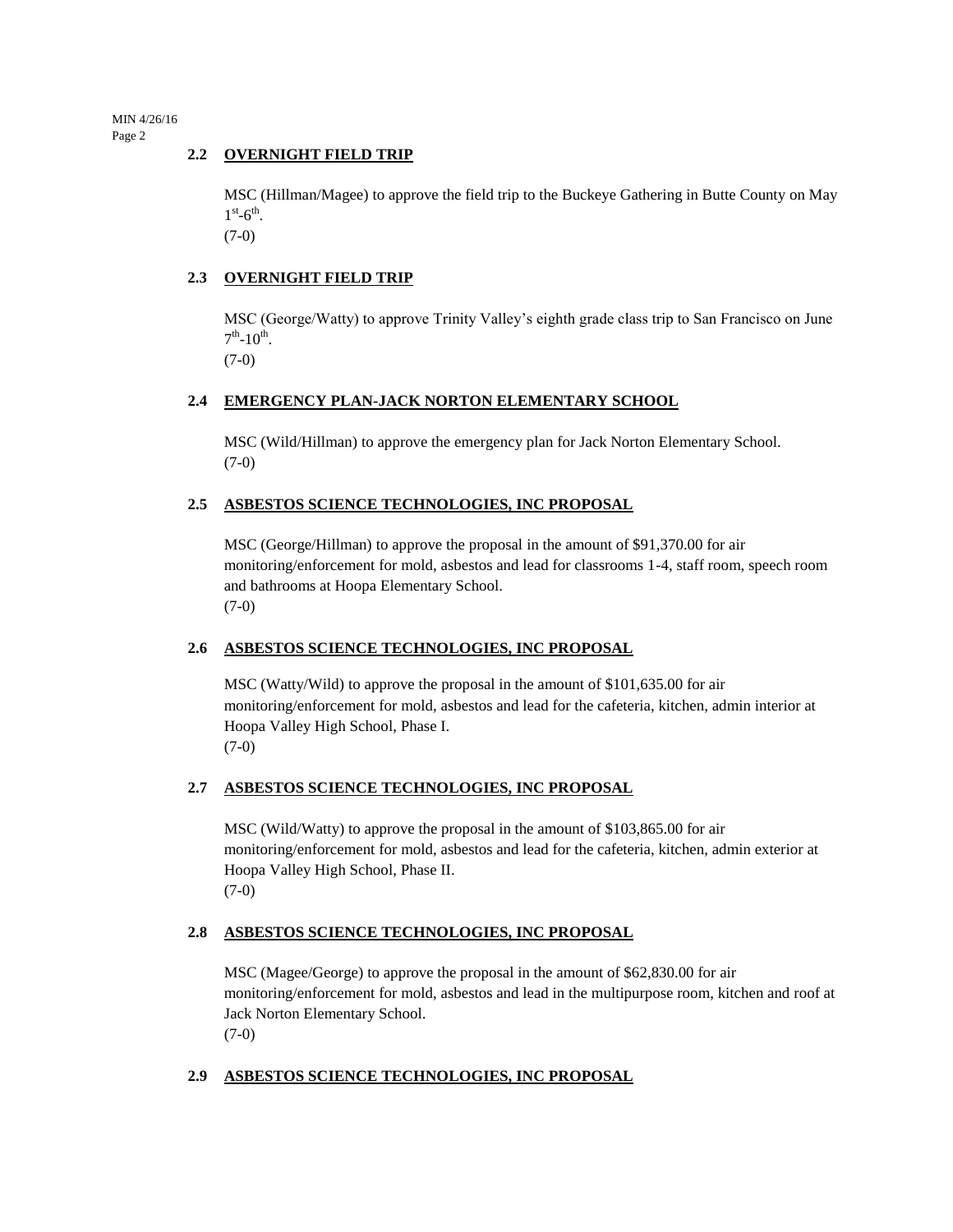MSC (Hillman/Watty) to approve the proposal in the amount of \$81,740.00 for air monitoring/enforcement for mold, asbestos and lead in the multipurpose room, kitchen, entrance lobby, and admin office at Orleans Elementary School. (7-0)

#### **2.10 ASBESTOS SCIENCE TECHNOLOGIES, INC PROPOSAL**

MSC (Watty/George) to approve the proposal in the amount of \$100,425.00 for air monitoring/enforcement for mold, asbestos and lead in the cafeteria, stage, bathrooms, admin wing, and the wing by the gym at Trinity Valley Elementary School. (7-0)

## **2.11 CHANGE ORDER FOR HOOPA ELEMENTARY SCHOOL CLASSROOM/ADMIN & GYM ALTERATIONS**

MSC (Watty/Wild) to approve the change orders in the amount of \$76,308.40. (7-0)

#### **2.12 CONTRACT WITH WIKE RESTORATION, INC-HOOPA VALLEY ELEMENTARY SCHOOL CLASSROOM BUILDINGS-PHASE II ABATEMENT PROJECT**

MSC (Wild/Watty) to approve the contract in the amount of \$299,746.00.  $(7-0)$ 

#### **2.13 CONTRACT WITH WIKE RESTORATION, INC-HOOPA VALLEY HIGH SCHOOL CAFETERIA AND KITCHEN-PHASE II ABATEMENT PROJECT**

MSC (Risling/Watty) to approve the contract in the amount of \$293,224.00.

(7-0)

## **2.14 CONTRACT WITH WIKE RESTORATION, INC-JACK NORTON ELEMENTARY SCHOOL CAFETERIA AND KITCHEN-PHASE II ABATEMENT PROJECT**

MSC (Magee/Watty) to approve the contract in the amount of \$132,713.15. (7-0)

## **2.15 CONTRACT WITH WIKE RESTORATION, INC-ORLEANS ELEMENTARY SCHOOL CAFETERIA, KITCHEN, ADMIN & LIBRARY-PHASE II ABATEMENT PROJECT**

MSC (Wild/Hillman) to approve the contract in the amount of \$207,018.70.  $(7-0)$ 

## **2.16 CONTRACT WITH WIKE RESTORATION, INC-TRINITY VALLEY ELEMENTARY SCHOOL CAFETERIA, KITCHEN (INCREMENT 1)-PHASE II ABATEMENT PROJECT**